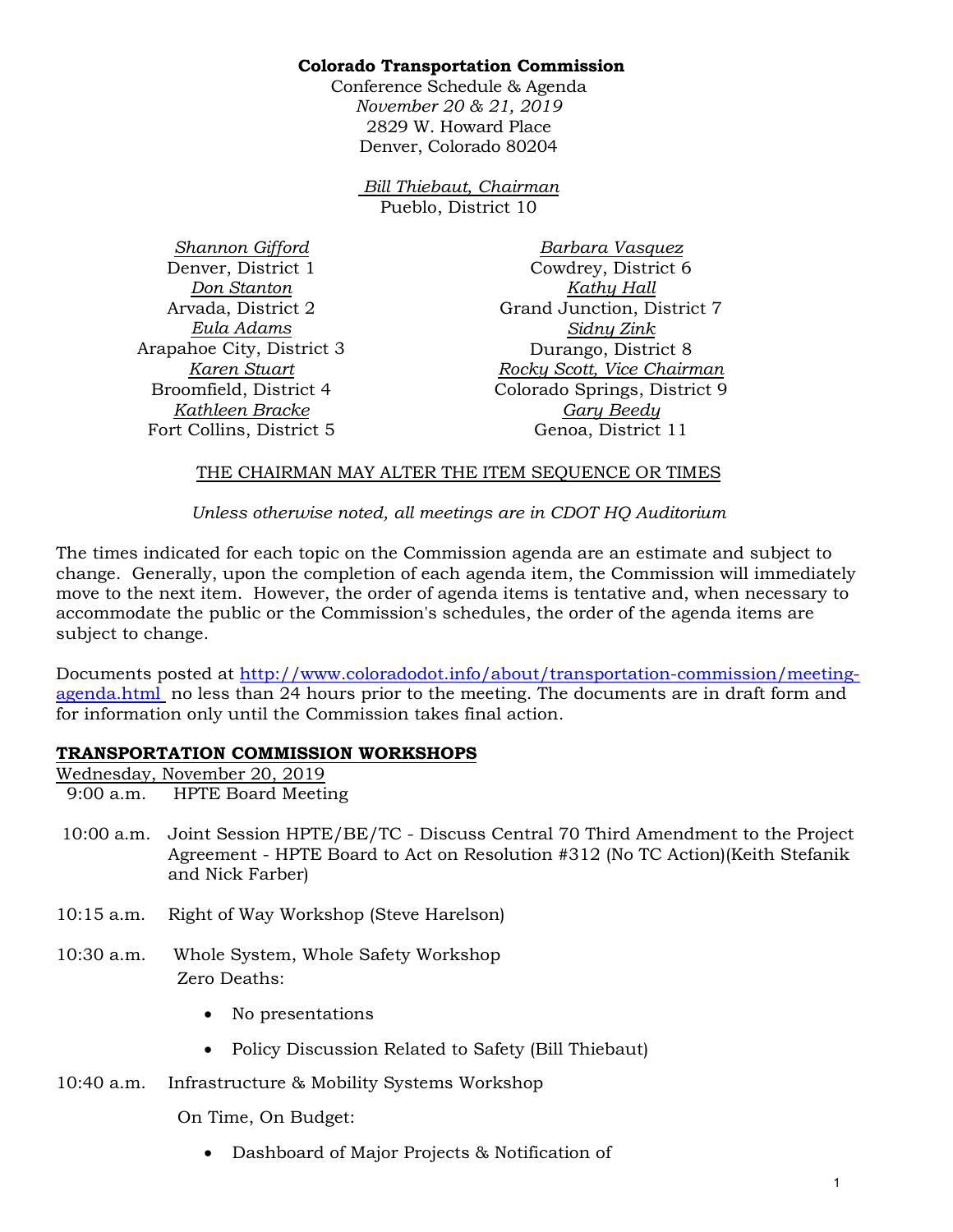Developments/Variances (Steve Harelson, Jane Fisher) (5 minutes) Getting to Work on Time:

• SB 1 & SB 267 Transit Lists (David Krutsinger) (30 minutes)

State-of-the-Art Mobility:

- Mobility Systems Committee (Rocky Scott) (30 minutes)
- Discussion of Previous CDOT Technology-Related Projects/Efforts (Herman Stockinger) (30 minutes)
- Previous CDOT Efforts Related to Connected Vehicles (Kyle Lester, Ashley Nylen) (20 minutes)
- Moving Forward with Mobility-Enhancing Technology and the Innovative Mobility Budget Work Plan (Sophie Shulman) (45 minutes)
- Policy Discussion Related to Infrastructure & Mobility Systems (Bill Thiebaut)

1:20 p.m. Lunch

Electrification (Will Toor) (30 minutes)

2:00 p.m. Funding, Finance & Budget Workshop

Fresh, Sustainable & Equitable Funding:

• Proposition CC Results/Impact (Herman Stockinger) (5 minutes)

Prudent Investments:

- Infrastructure Project Lists (Rebecca White) (30 minutes)
- Overview of National Highway Freight Program and Approval of Projects (Rebecca White) (15 minutes)

Streamline Budget:

- FY 20 Budget Workshop/ 4th Amendment (Jeff Sudmeier) (10 minutes)
- FY 21 Budget Workshop (Jeff Sudmeier) (10 minutes)
- Update: Audit Findings and Recommendations (Jeff Sudmeier) (5 minutes)
- Break (10 minutes)
- Asset Management Planning Budgets (Rebecca White) (20 minutes)
- Policy Discussion related to Funding, Finance & Budget (Bill Thiebaut)

# 3:45 p.m. Other Workshop Items

Statutes, Rules, PDs and Audits:

- Discuss Policy Directives' Review and Approval (Herman Stockinger) (10 minutes)
- Discuss Audit Review Committee Charter (Sidny Zink) (5 minutes)
- 4:00 p.m. Statewide Plan Committee (60 minutes)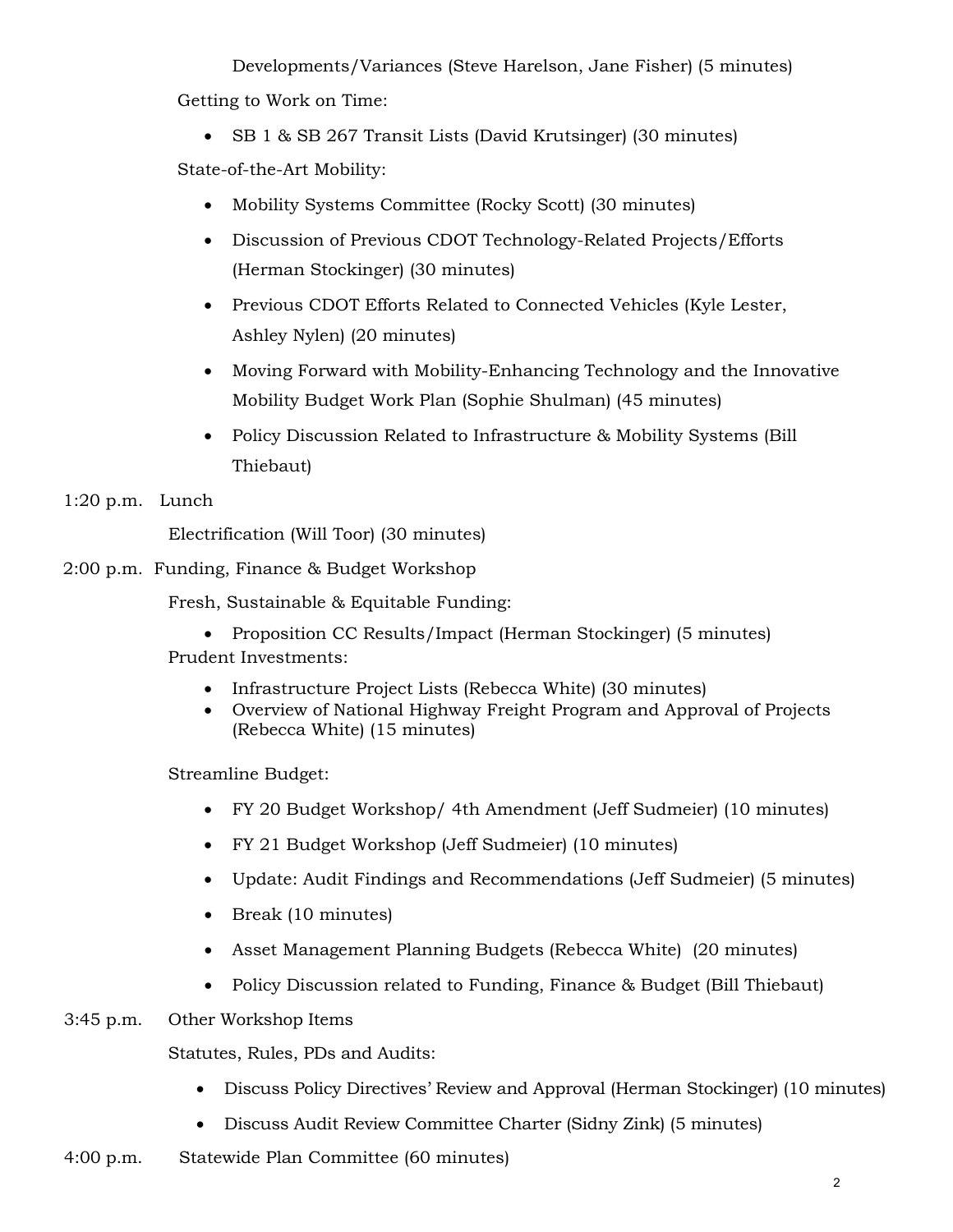- 5:00 p.m. Adjournment
- 6:00 p.m. Dinner with CCA Maggiano's, 500 16th Street, Denver. 6pm social, 7pm dinner.

### **TRANSPORTATION COMMISSION MEETING**

- Thursday, November 21, 2019 8:00 a.m. Commissioner's Breakfast
- 9:30 a.m. 1. Call to Order, Roll Call
- 9:35 a.m. 2. Audience Participation; Subject Limit: 10 minutes; Time Limit: 3 minutes
- 9:45 a.m. 3. Comments of Individual Commissioners
- 9:55 a.m. 4. Executive Director's Report (Shoshana Lew)
- 10:00 a.m. 5. Chief Engineer's Report (Steve Harelson)
- 10:05 a.m. 6. HPTE Director's Report (Nick Farber)
- 10:10 a.m. 7. FHWA Division Administrator Report (John Cater)
- 10:15 a.m. 8. STAC Report (Vincent Rogalski)
- 10:20 a.m. 9. Act on Consent Agenda
	- a) Temporary Resolution #1: to Approve the Regular Meeting Minutes of October 17, 2019 (Herman Stockinger)
	- b) Temporary Resolution #2: PD 4.0 update (Frank Spinelli)
	- c) Temporary Resolution #3: Old R2 HQ Declaration of Excess Property (Karen Rowe)
	- d) Temporary Resolution #4: Repeal PD 1400.0, Surface Treatment Program (Herman Stockinger)
	- e) Temporary Resolution #5: Update PD 1055.0, Snow Removal on State Highways (Herman Stockinger)
	- f) Temporary Resolution #6: Update PD 80.0, Employee Safety Program Excellence in Safety (Herman Stockinger)
- 10:25 a.m. 10. Discuss and Act on Temporary Resolution #7, ROW Condemnation Authorization Requests (Steve Harelson)
- 10:30 a.m. 11. Discuss and Act on Temporary Resolution #8, Infrastructure Project Lists (Rebecca White)
- 10:35 a.m. 12. Discuss and Act on Temporary Resolution #9, National Highway Freight Program Project List (Rebecca White)
- 10:40 a.m. 13. Discuss and Act on Temporary Resolution  $#10$ ,  $5<sup>th</sup>$  Budget Supplement of FY 2020(Jeff Sudmeier)